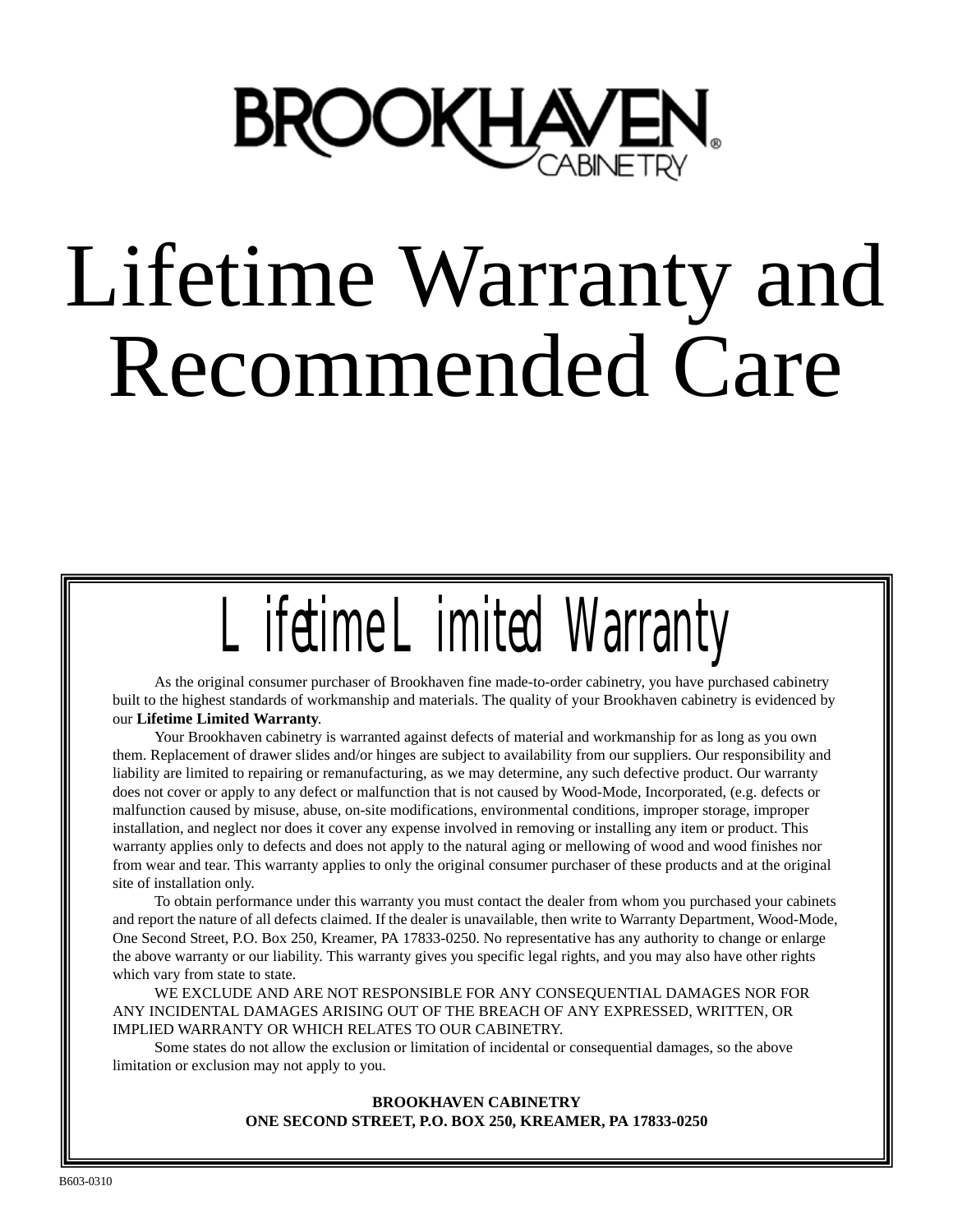## **Care & Use Instructions**

*CAUTION:* **Keep cabinet surfaces dry and free from standing liquids. DO NOT** use abrasive cleansers or pads on cabinet surfaces! They can cause scratches. On laminate cabinetry, scratches may be irreparable!

**STAINED FINISHES:** Use a soft cloth and a mild soapy water solution to remove the dirt & grease. Rinse immediately with a clean cloth and dry with a clean soft cloth, using light pressure. Avoid vigorous rubbing, as this tends to raise glossy spots, marring the original effect. Never use strong soaps, detergents or liquid wax cleaners with dirt cutting agents on wood finishes. If the need arises, wax with a quality paste wax. Try the wax on the back of a door first to be sure you are pleased with the outcome.

**OPAQUE PAINTED AND MATTE FINISHES: NEVER** use waxes on opaque or matte finishes! Simply wipe clean using a soft cloth with a mild soapy water solution. Rinse immediately after with a clean damp cloth and dry with a soft cloth. **Avoid vigorous rubbing as this tends to raise glossy spots, marring the original effect.**

**STAINLESS STEEL:** Use a stainless steel cleaner. Follow the directions that accompany the cleaner. Never use acids, solvents or abrasive cleaners that would damage the surface and overall appearance.

**PLASTIC LAMINATE CABINETS:** Clean with a mild soapy water solution, rinse and wipe dry using a soft cloth. If necessary, remove stubborn stains with a grease-cutting agent. Clean afterward with a mild soapy water solution, rinse and wipe dry.

**METALLIC LAMINATES or INSERT PANELS:** Do not use abrasive cleaners, scouring pads, powders, sandpaper or steel wool. These will permanently damage the surface and appearance!

Acids, solvents, alkaline or ammonia-based cleaners or other liquids (other than mild soap and water) may etch, oxidize or otherwise damage the surface and appearance. **TO REMOVE FINGERPRINTS, OIL or SUGAR-BASED STAINS,** use a mild (diluted) liquid dish detergent and a soft damp cotton cloth. Clean in the direction of the metal grain, pattern or texture; avoid harsh rubbing. Rinse and remove any residual moisture with a clean, dry cotton cloth.

**HINGES:** Lubricate hinges annually for extended life and optimum performance with white lithium spray grease. If hinges loosen over time tighten screws to restore hinges to their original operating condition. Remove the hinge cap on frameless cabinets to access the hinge "door adjustment" screws.

#### **WHAT YOU SHOULD KNOW ABOUT FINISHED WOOD PRODUCTS:**

**Humidity Control is Important with Wood Products:** The wood products in Wood-Mode and Brookhaven cabinets, based on fine furniture industry standards, are conditioned to 5%-8% moisture content at the factory. The wood working industry recommends that room environments in the comfort zone of 70° F be maintained at a relative humidity range of 25%-55% for wood products.

As the relative humidity in a room increases wood will gain moisture and expand. Wood loses moisture and contracts as relative humidity goes down in a home environment. This natural expansion and contraction of hardwoods can at times become visible at the joints of doors and frame components. Finish stress lines at joints are more visible on painted finishes. This natural characteristic of wood can be expected in a normal home conditioned through out the year between the 25%-55% relative humidity range and is not considered a defect.

The more a home's relative humidity is allowed to exceed 55% the more its wood products will expand to the point of wood failure at extreme moisture levels. Wood failure possibilities include splits, cracks and wood joint expansion and separation. Inset door expansion becomes noticeable with high humidity conditions. If significant expansion occurs, the doors will rub against the cabinet frame as they are opened and closed. Low relative environments can cause wood to shrink and create cracks and related noticeable characteristics. Moisture content expansion and contraction of wood is a natural occurrence and is not a defect and therefore is not warranted. Moisture related problems can be minimized by maintaining relative humidity in the 25%-55% range for the home's comfort zone of 70° F.

**Sunlight's Effect on Wood & Wood Finishes:** Wood and wood finishes tend to gradually mellow when exposed to light. Excessive direct sunlight can have a more dramatic effect.

**Wear and Tear Around Knobs and Handles:** Frequent use of cabinet doors and drawers can cause wear around knobs and handles. Chemicals from our skin can break down the finish over time around knobs and handles. Repetitive fingernail and ring impact will damage the finish over time. This is normal "wear & tear" and is not considered a finish defect. Using the care and cleaning instructions outlined above on a routine basis will help to minimize finish wear and will help keep the cabinet finish beautiful.